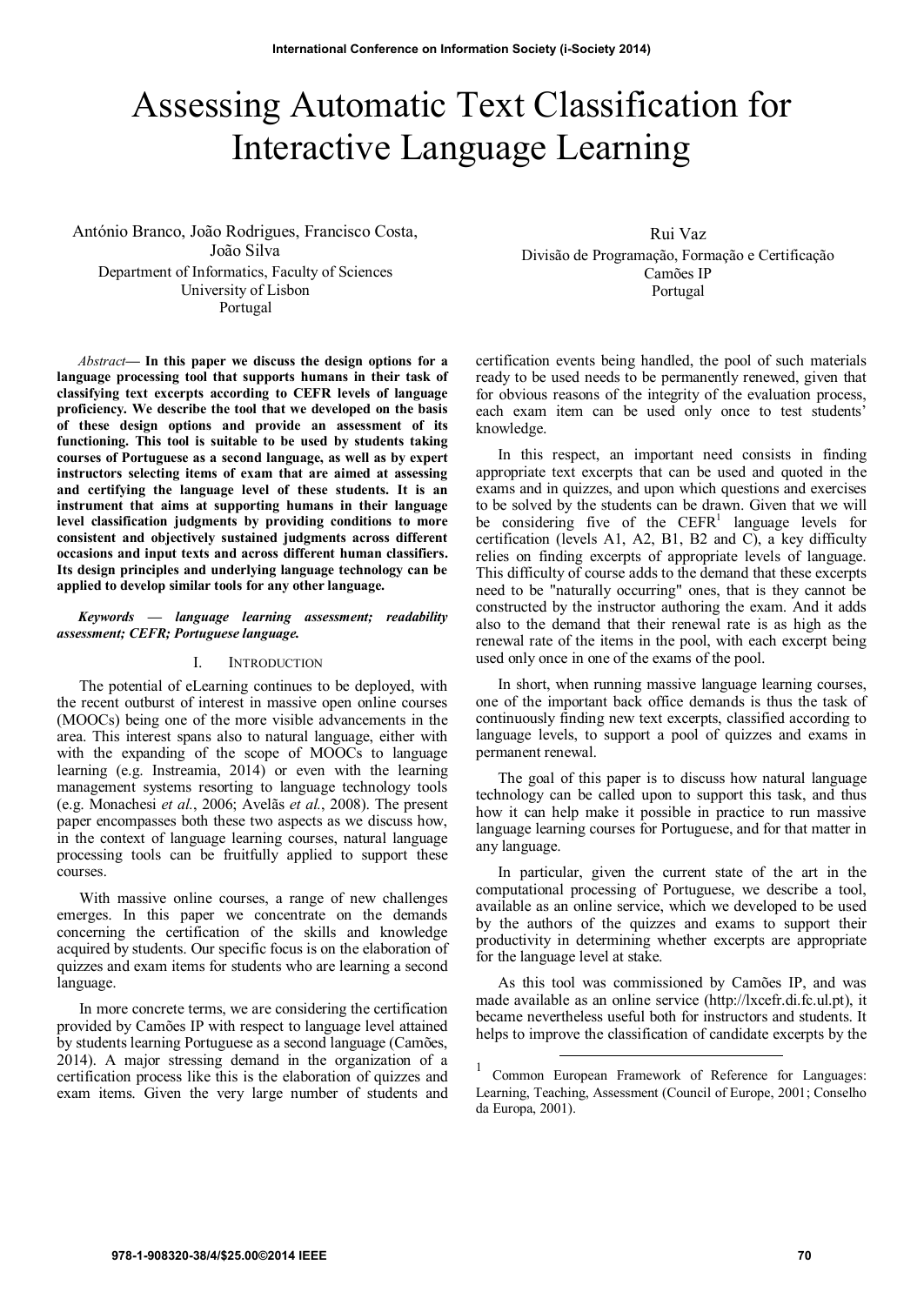experts. And it helps also to enhance the level of interactivity of the language courses for students, as they can resort to this tool to check whether a new text they come across may be appropriate for their current language level.

The present paper is organized as follows. In Section II, we put the identified needs in perspective, considering possible available solutions in terms of language technology. A brief overview of metrics and classifiers to automatically assess the readability of texts will be provided in Section III. The following Section IV discusses the design options with regards to these instruments in view of the purpose and practical constraints of the task at hand. Section V introduces the instruments selected and the tool developed, while Section VI discusses the technological aspects involved in its implementation. This is followed by the reporting on the evaluation of different dimensions of the tool, in Section VII. The last Sections VIII and IV offer discussion and conclusions.

## II. LANGUAGE TECHNOLOGY OUTLOOK

The application to be implemented was aimed at being a tool that supports humans in their task of determining whether a given several sentence long text excerpt is appropriate to be used in a quiz for language learning or in an exam for language learning assessment. In particular, this tool should help to speed up humans in their making of the judgments, and support their reliability on these judgments, about whether given excerpts are appropriate for given levels of language, in a scale of five such levels of language. To facilitate its use and availability for end users, this tool should be available in the form of an online service accessible through web browsers.

At first blush, this kind of tool seems to come close to belonging to the area of Computer Assisted Language Learning (CALL). But at a closer inspection, it turns out in fact not to be a CALL application proper, or then it can be considered to be so only very remotely. It is aimed at supporting the making of quizzes and exams, at the instructors' end, and not at supporting the process of language learning per se, at the students' end.

It might seem also that this tool could belong to some kind of assistive technology, but in fact the scope of what is typically taken as assistive technologies encompasses solutions of quite a different nature, more related to some form of human disability.

When focusing on the functionality of this tool, it seems to address a problem similar to the well-known task of text categorization. But in fact, text categorization is about automatically associating texts to content domains, topics or subject matters, while here the excerpts of a same given language level can pertain to different domains.

This tool also seems to come close to the long researched problem of readability assessment, but again our problem seems to have something specific to itself, as it has a categorical nature, that is the excerpts are not expected to be located in a continuum, but in a specific scale of five separate levels of Portuguese language for which no objective or linguistic criteria have been made fully explicit and can be resorted to so far.

These considerations tend to indicate that while the technological solution for our problem may take inspiration from other similar problems and respective solutions, our tool emerges as having some specific nature or demands that may be different from the other well known applications based on natural language processing (Mitkov, 2003).

In this quest to envisage the best approach to deal with our working problem, it is important to bear in mind also that in the current state of the art, there are no data sets that would support resorting to machine learning techniques, as there is no data set of excerpts classified according to the relevant language levels with enough volume to support the use of this type of technology.

In spite of this, we believe that it is nevertheless possible to resort to other options in order to develop an instrument useful to support this human task: an instrument that helps to obtain better results, by offering conditions to more uniform and sustained classification judgments across different occasions and texts, and across different human classifiers.

As we will discuss in the remainder of this paper, this tool should take its primary inspiration from the work on indexes and classifiers for readability, and should resort to the support by language processing tools with already pretty good accuracy and performance, such as tokenizers, POS taggers, syntactic parsers, etc.

## III. READABILITY INDEXES AND CLASSIFIERS

The assignment of a text excerpt to a language level certainly depends on many different factors impinging on that excerpt, including for instance expected audience, content, coherence, legibility, readability, etc. (Council of Europe, 2001). In our work here, we focus on readability, for which there are results from a long established tradition of research, with operational solutions widely used by official institutions all over the world (DuBay, 2004). We focus on readability also because natural language processing not only can help make automatic the calculation of indexes proposed in the past, but also because it is driving the research in this area into a new path of new promising results (cf. overview in Feng *et al.*, 2010, Dell'Orletta *et al.*, 2011).

There is a long tradition of research on instruments to support readability assessment, with a wide range of different readability indexes being defended (cf. overview in DuBay, 2004). In spite of the many indexes proposed along the years, the index proposed by Rudolf Flesch on the 1940's seems to continue to have the widest acceptance and usage. Also known as the Flesch Reading Ease index (Flesch, 1979), it is calculated with the following formula:

206.835 - 1.015(total words/total sentences) - 84.6 (total syllables/total words)

Higher scores indicate texts that are easier to read. The constants in the formula are just instrumental to bring the resulting scale between the scores 0 and 100 to be aligned with reading development categorized along the number of years in formal education as mother language, tuned to the USA context. Of course, what is worth noting here is that the core of the index relies on two ratios, one at the word and the other at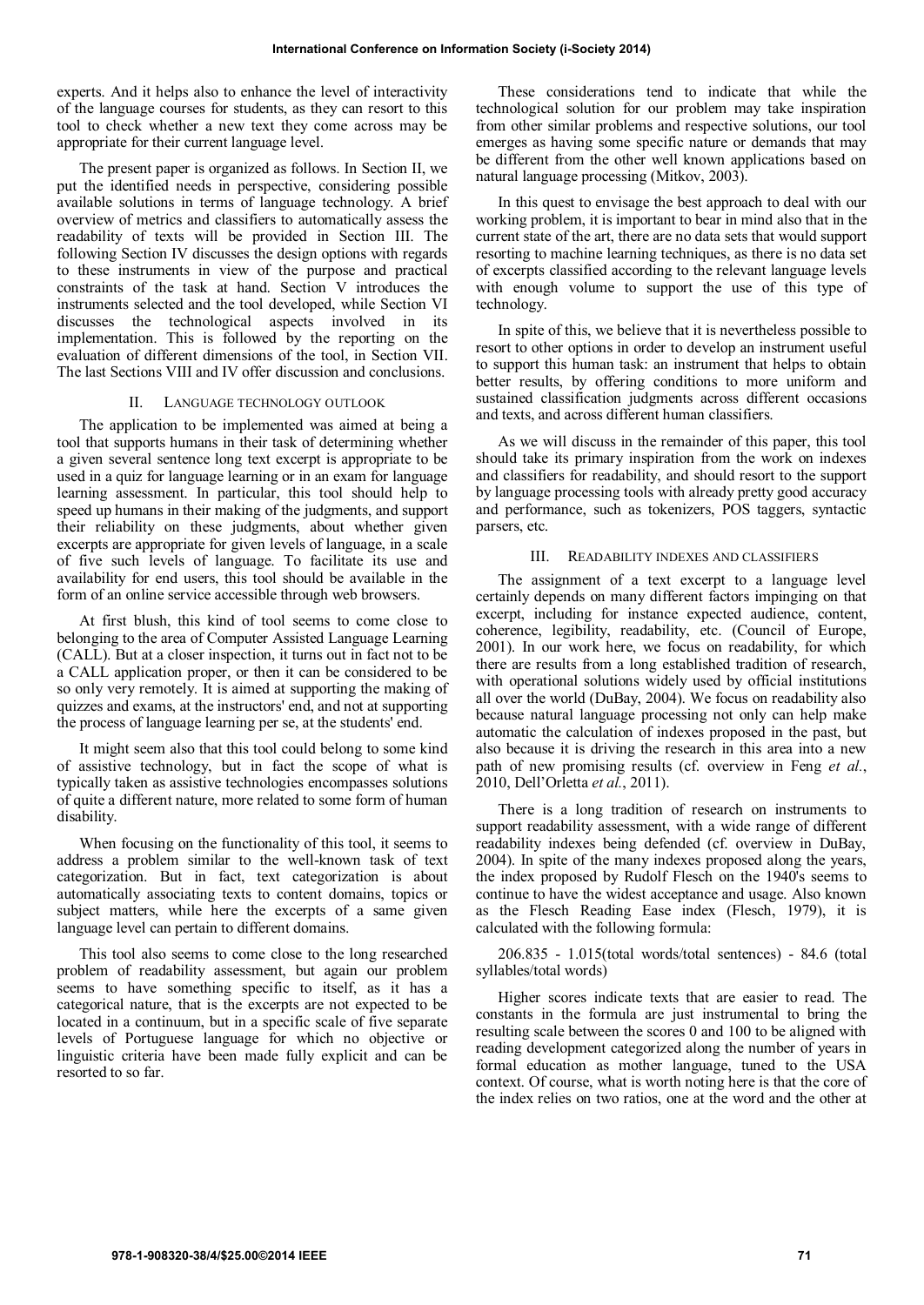sentence level, that are language independent. These turn out to be quite simple ones and very straightforward to calculate, namely the average sentence length in terms of number of words, and the average word length in terms of number of syllables.

In practice, other metrics pretty much correlate with these two basic ones to some extent (DuBay, 2004), and in any language they can serve as a basis of comparison for excerpts of different levels of readability (no matter the actual range of figures produced).

In spite of the success of readability indexes, they have always been surrounded by controversy, mostly because these indicators are criticized on the assumption of goals they ultimately do not aim to fulfill. These indexes are meant to be indicators that support and need to be complemented with human judgment, which should take into account all the other relevant factors for the complexity of a text, as noted at the beginning of this section. They are auxiliary tools for human judgment, not accurate one-stop predictors.

Recently, research on readability assessment has gained popularity in the area of natural language processing. To a great extent, this is the result of the potential of using classifiers, trained on previously annotated material, to estimate the readability level of an input text, or just its level of simplification (for overview and experimental contrastive assessment, see Feng *et al.*, 2010).

In this respect, it is worth of special mention the work reported in (Aluísio *et al.*, 2010) for a couple of reasons: they worked with the Portuguese language; and this work is one of the few systematically exploring a wide experimental space, which involved 60 features and three types of classifiers.

While signaling the importance of the above results, it is nevertheless relevant to underline also the experimental differences with respect to the task we are concerned with here in this paper. The tool sought for in (Aluísio *et al.*, 2010) had to deal with only a ternary distinction (between "original text", "simplified text", and "strongly simplified text"). And very importantly, their training materials consisted of data sets that were manually constructed by means of simplification of an original natural occurring version, along grammatical dimensions for which there were features that the classifiers happened to be eventually trained upon.

In our case, the challenge is different and more demanding. Our tool has to handle larger number of levels of classification, that is five levels. Additionally, it has to cope with any naturally occurring input text where the text of a given level has no special constructed relation, in terms of content or of formal properties, with texts that may happen to be in the other levels.

But above all, the purpose of the application is different. The tool described in (Aluísio *et al.*, 2010) is due to feed a subsequent automatic simplification system. In our case, the outcome of the tool is due to help humans in their task of text selection for language learning and assessment.

# IV. METRICS TO SUPPORT MANUAL CATEGORIZATION

As mentioned above, when seeking to explore the potential of language technology to design our tool, a first challenge is that we cannot count on pre-existing data with enough volume for developing sophisticated classifiers. Furthermore, given the nature of the difference between the five levels, and the typical size of a relevant excerpt, there is no obvious way to undertake the process of manually producing such a data set from existing data consisting of naturally occurring texts already classified (in a possible attempt to mimic (Aluísio *et al.*, 2010) on how they obtained their data). Given this, to construct our tool, we had to base it on shallow yet as reliable as possible metrics.

A second important challenge to take into account is the purpose of the tool and its utilization by human operators. An important constraint to take into account is thus that the indicators and values to be obtained by these tools have to be able to be interpreted by humans in view of their task at hand. Also, and very importantly, for these indicators to be useful, the instrumental tools extracting them have to be able to estimate them with good enough accuracy.

The quantitative metrics to take into account have to be manageable by humans in view of facilitating their classification judgment and making that process more rapid and agile. Hence, it is not viable to present as much as the whole set of 60 "features" handled by the system in (Aluísio *et al.*, 2010) or the 200 "measures" of the Coh-Metrix system (Graesser *et al.*, 2004), or even a subset of 30 selected measures of the Coh-Metrix system, as in (Scarton *et al.*, 2009). All these metrics may turn out to be important for subsequent automatic processes or human investigators possibly doing research on quantitative linguistics. But they would be counterproductive for someone seeking to perform the task of classifying excerpts according to language level as rapidly and as efficiently as possible. They would also be cumbersome as most of them correlate more or less with a few core other ones (DuBay, 2004; Feng *et al.*, 2010). It is thus worth of note that (Rodrigues *et al*., 2013), while pursuing a quite different goal, had to face the same need of focusing on a sensible subset of metrics.

The metrics need thus to be interpretable by humans. This leads to set aside a number of features used in the literature whose scores are hardly interpretable by themselves, e.g. the values for the "perplexity of trigrams" or the "probability of unigrams" in a language model, or "the number of high level syntactic constituents", among several others.

Additionally, the metrics, and their calculation, need to rely on language processing tools and technologies whose state of the art offers good enough accuracy, so that in practice the error rates of these tools are not passed onto and do not undermine the reliability of the metrics for the human user. Just as an example: given the absence of a wide enough WorldNet for Portuguese, this should exclude taking into account a metric such as a "noun ambiguity ratio", etc.

For our tool to be robust across different domains, the metrics to be used should also be independent of considerations concerning lexical content supported by indexes such as those relying on some predefined lexical lists or lexical selection.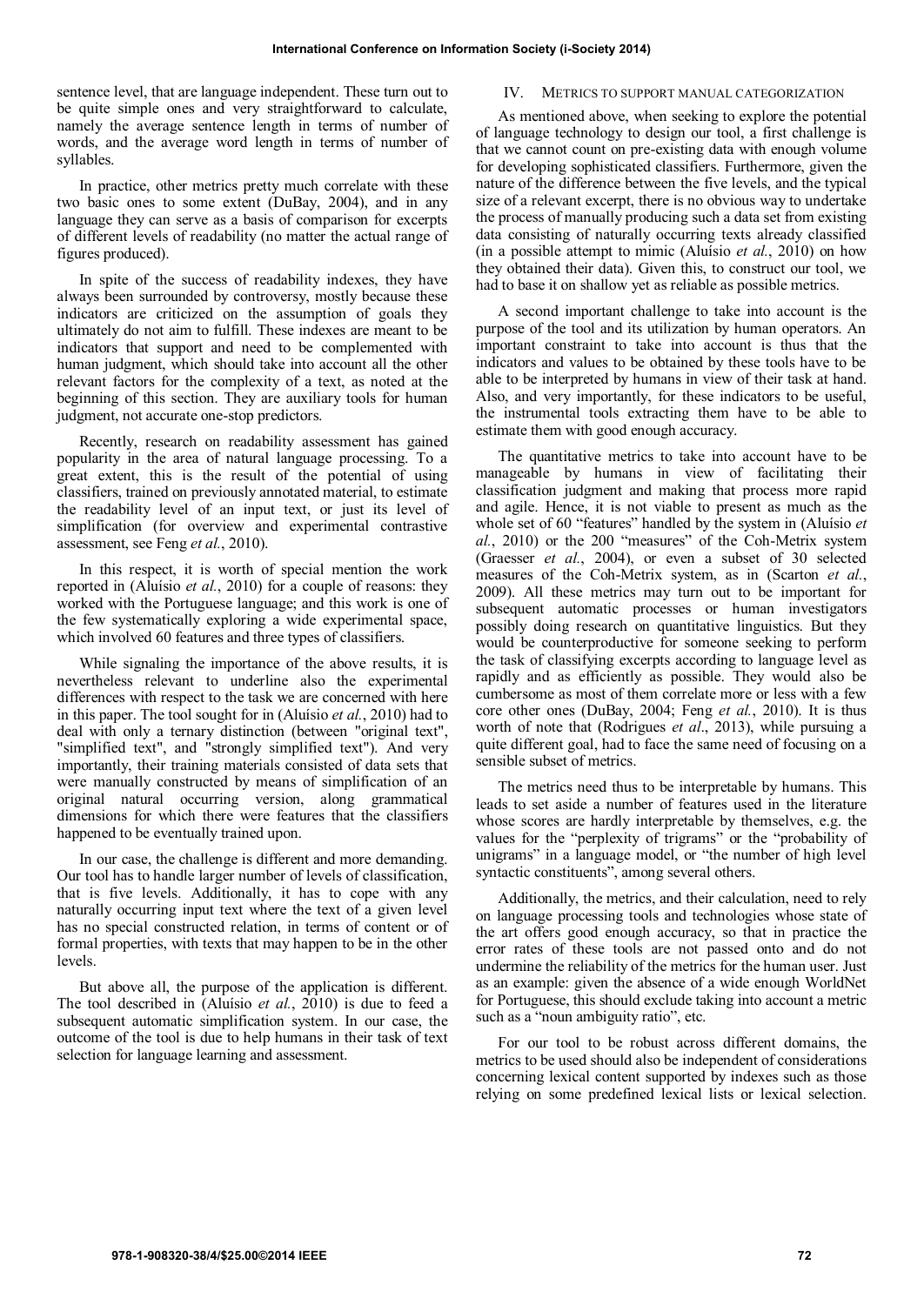Hence metrics based on lists of lexical items could not be considered.

Finally the metrics need to allow for normalized values that permit comparative assessment among different excerpts.

After considering these constraints, we focused on tools whose performance is reliably over 95% of accuracy, which given the relevant targeted metrics, encompasses tokenizers, sentence splitters, syllabifiers and POS taggers. Exceptionally, given the specific needs of counting different types of clauses, we took on board also statistical syntactic constituency parsers, the only type of tools we used whose performance in terms of the relevant metrics still scores below 90% according to their current state of the art.

## V. QUANTITATIVE METRICS

Taking into account a careful pondering of the above considerations, we eventually selected four metrics, with one metric per each one of three grammatical levels, plus a fourth one, which combines factors from different dimensions:

*Lexical dimension:* 

Lexical category density in proportion of nouns

*Word dimension:* 

Average word length in number of syllables per word

## *Sentence dimension:*

x Average sentence length in number of words per sentence

## *Combined:*

 $\bullet$  Flesch index

For each dimension above, we picked the metric that in the literature is typically pointed out as the one having the best predictive power. For instance, Feng *et al*. (2010) indicate that "in general, [lexical category density metrics] appear to be more correlated to text complexity than syntactic features, shallow features and most discourse features" (p.283), underlining that "among the five word classes investigated, noun-based features generate the highest classification accuracy (p.282). They also indicate that "experimental" They also indicate that "experimental results […] show that average sentence length has dominating predictive power over all other shallow features".

 As depicted in Table 1, the data set we had available to work with is very small. This data set is composed of excerpts that occurred in the exams that were used in 2013 by the certification services of Camões IC to perform language level assessment across the world for learners of Portuguese as second language. These excerpts were selected by human experts with the purpose of being integrated in these exams, and were thus carefully classified as belonging to one of the five language levels, the level that corresponded to the level of the exam where they were eventually integrated.

| Level          | Excer<br>pts | Tokens | Av.<br>tokens<br>/excerpts | Sen<br>ten<br>ces | Av.<br>sentences<br>/excerpts |
|----------------|--------------|--------|----------------------------|-------------------|-------------------------------|
| A1             | 11           | 1122   | 102.00                     | 74                | 6.73                          |
| A <sub>2</sub> | 11           | 1730   | 157.27                     | 117               | 10.64                         |
| B1             | 68           | 4142   | 60.91                      | 159               | 2.34                          |
| B2             | 8            | 2472   | 309.00                     | 149               | 18.63                         |
| C <sub>1</sub> | 12           | 3207   | 267.25                     | 172               | 14.33                         |
| Total          | 110          | 12673  | 115.21                     | 671               | 6.10                          |

As mentioned above, the small volume and high unbalance (e.g. there are 68 B1 texts against only 8 B2 ones) of this data set does not permit to expect a reliable use of machine learning techniques and text classifiers. Furthermore, it was important to seek to elucidate whether these data were even sufficient to support the shallower metrics we should use. For each of the three dimensions above (lexical, word, sentence), we wanted to check the impact of the volume of the data available to support relevant correlations, and thus to eventually support the reference scale needed to be set up.

The results are displayed in the charts in Fig. 1.

As can be seen from the linear regression over each chart, the data set available, though very small, already indicates an overall tendency of supporting a correlation between larger scores for the metrics and more advanced language levels, in all metrics except the Flesch index, where as expected this direction of the correlation is inverted. The metric that is yet little responsive, given the volume of data available we hope, is the lexical metric based on the proportion of nouns (but see also further discussion on this below, in Subsection VII.A).

Reference scales were drawn on the basis of the average scores of these metrics for each language level. For ergonomic reasons, these reference scores are displayed in a radar chart, as exemplified in Fig. 2, after being projected into linear scales.

As exemplified in that figure, the scores obtained for a given input excerpt are displayed in this radar chart forming the shadowed area. This facilitates the comprehension by the human user of these scores in their contribution to characterize the possible language level of the input excerpt.

Additionally, the tool offers also several other, secondary metrics, that if necessary, the human operator can resort to in order to refine the elements used to support his judgment. These auxiliary metrics include the frequency, and average and proportion where appropriate, of letters, syllables, words, coordinations and of clauses of three types, viz. simple, passive and subordinate.

They further include the frequency of occurring words, with the list of words being ordered along the decreasing number of occurrences of tokens per type. And finally these secondary metrics include also counts permitting to assess the lexical density of categories other than nouns, where lexical density is characterized by the number of words occurring per POS.

TABLE I. STATISTICS OF THE DATA SET AVAILABLE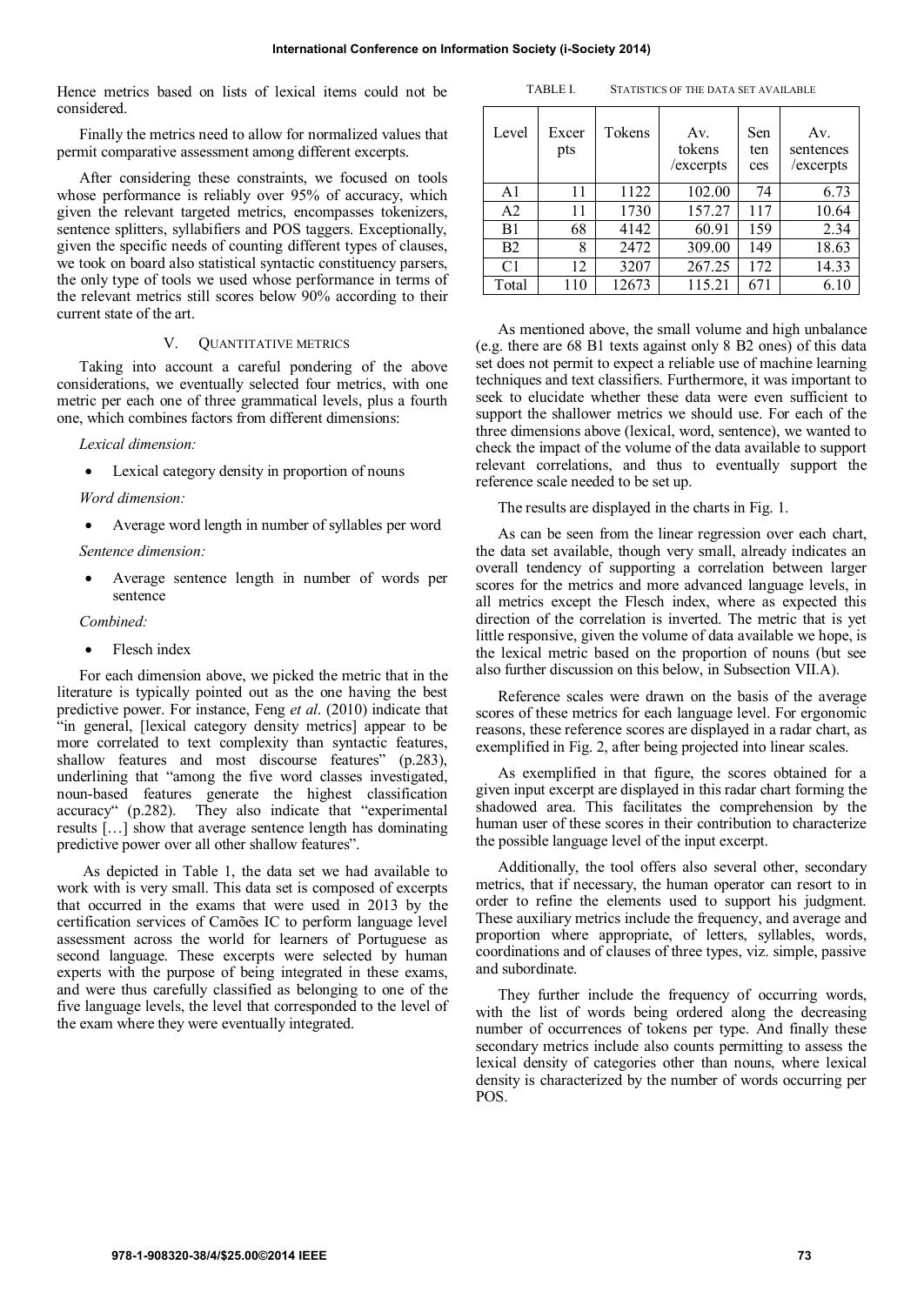#### **International Conference on Information Society (i-Society 2014)**



Fig. 1. The four primary metrics

In its current stage of development, the tool is offered as an online service from a web page with a very lean graphical layout, available at http://lxcefr.di.fc.ul.pt. At the start, that page offers a box to enter text. And when executed, by pushing a button, the service returns that page completed with the scores and elements described above, as in the example presented in Fig. 2.



Fig. 2. Example of output by the online service

For any given input, for all metrics, either primary or secondary, absolute scores are provided by the tool and displayed on the left hand side of the pane. Only for the four primary metrics, their scores are also projected into the radar chart, in the right hand side of the pane, thus permitting a ranked reading of its impact in terms of the range of the five language levels considered.

#### VI. IMPLEMENTATION

Following the design options discussed above, the implementation of this service was based on a number of natural language processing tools whose state of the art performance offers pretty good accuracy: tokenizer, sentence splitter, syllabifier, POS tagger, syntactic constituency parser.

Whenever possible, we resorted to tools previously available with top-level performance and ready to be used. This was possible for all cases except for the syllabifier. Though it is possible to find a couple of publications on the development of syllabifiers for Portuguese (Gouveia *et al.*, 2000; Oliveira *et al.*, 2005), we could not find any syllabifier available, and we eventually developed our own (Rodrigues *et al*., 2014). We evaluated the syllabifier over the dataset in Porlex (Gomes and Castro, 2003), which included the syllabified representation of over 27,000 lexical entries.

In the remainder cases, we used the tools in the collection of LX tools. The LX-Tokenizer is a two-level tokenization tool, reported as having 99.72% accuracy; in order to isolate sentences, we used LX-Chunker, with a reported 99.94% accuracy (Branco and Silva, 2006). The POS tagger used was the LX-Tagger, based on a maximum entropy approach, and displaying 96.87% of accuracy (Branco and Silva, 2004). The LX-Parser used has a reported performance of 88% F-score (Silva *et al.*, 2010). For some metrics, the NLTK (Bird *et al.*, 2009) chunk package was also used, allowing to identify nonoverlapping groups of words with the use of a chunk grammar.

For some of the metrics, it was quite straightforward to obtain the respective scores, namely those involving some counting at the lexical and word levels. For some other metrics, especially those involving some sentential dimension, it was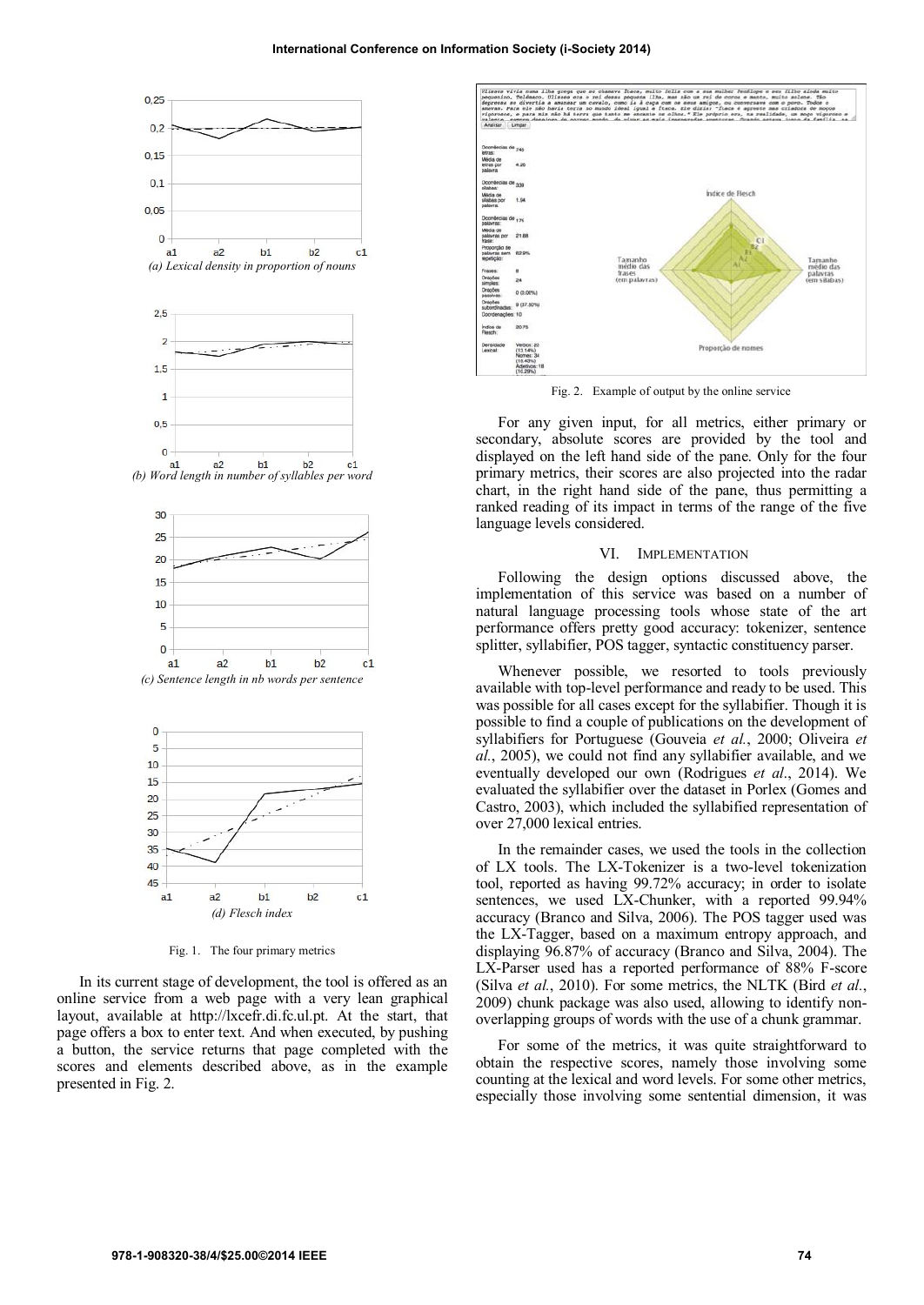necessary to implement a number of heuristics that run over the output of some of the above tools. That was the case of the metrics dependent on the counting of the number of simple, subordinate and passive clauses, and the number of coordinations. These heuristics rely on pattern matching over the POS-annotated text and over syntactic trees output by the parser.

The core of the online service was implemented with Python. The user interface uses PHP and communicates with that underlying core through JSON.

## VII. EVALUATION

## *A. Testing the impact of the components of the tool*

In order to support the development of the tool, we constructed five test sets used to run regression testing, which are available at http://lxcefr.di.fc.ul.pt . These test sets included 210 input items carefully manually crafted in order to exhibit the full range of cases that were anticipated as key challenges for the different metrics. Their statistics are provided in Table II.

From the error analysis, it became evident that, as expected, the performance of the tool will be faced with two types of failures. On the one hand, there are possible failures induced by errors of the underlying language processing tools (tokenizer, POS tagger, etc.), which are statistically based and have suboptimal accuracy given the state of the art in natural language processing, as detailed above.

On the other hand, there are possible failures due to lack of coverage by the supporting tool given the state of the art of their development. In this respect, a class of grammatical phenomena in point is elliptical sentential constructions, whose occurrence affects particularly the accuracy of the counting for subordinate clauses. But it is worth noting that the counting of subordinate clauses is offered only as a secondary metric, and that the typical frequency of elliptical sentences tends to be very low in most types of text.

In terms of the four primary metrics, displayed in the radar chart, the one that may be more vulnerable to eventual errors of the supporting tools is the proportion of nouns, as it depends on the performance of the POS tagger. Together with the reduced size of the dataset, this circumstance may help to understand the almost flat slope in chart (a) in Fig. 1.

TABLE II. STATISTICS OF THE FIVE DATASETS FOR REGRESSION TESTING

|              | Items | Tokens | Accuracy |
|--------------|-------|--------|----------|
| words        |       | 14     | 100%     |
| clauses      | 67    | 403    | 98.7%    |
| coordination | 27    | 203    | 99.8%    |
| passives     | 21    | 169    | 99.8%    |
| subordinates | 125   | 803    | 63.7%    |

## *B. Evaluation of the tool*

To evaluate the tool we used the 110 excerpt dataset and performed a 10-fold cross evaluation for each of the four primary metrics, obtaining accuracy values ranging from

9.00% (for word length) to 21.82% (Flesch index), as displayed in the dark grey columns of the chart in Fig. 3.



Fig. 3. Evaluation of tool in first and second experiment

#### *C. Assessment of the task*

In order to put these scores into perspective, it was important to assess how inherently difficult could the task be in itself, that is how well human annotators executing it could perform.

To that end, the texts in the dataset were untagged of their originally assigned level, and five language instructors were recruited, who are experts trained in selecting and classifying texts according to the relevant five CEFR levels. Each of these experts independently performed the task of classifying each one of the 110 excerpts. This re-annotated dataset permitted to assess the difficulty of the task along two measures: the proportion of texts upon which there is agreement among annotators in their classification; and the inter-annotator agreement (ITA) given by Fleiss' kappa coefficient (Fleiss, 1971; Artstein and Poesio, 2008).

The distribution of the classifications of the annotators per CEFR level is displayed in the chart of Fig. 4.

The excerpts that received unanimous classification by the 5 annotators were 0.90% (only one excerpt); those receiving classification by a majority of at least 4 classifiers were 17.27% (19 excerpts); and there were 67.27% (74 excerpts) receiving the same classification by a majority of at least 3 annotators.

The Fleiss' kappa coefficient value obtained for ITA was 0.13, corresponding to "Slight agreement", according to Landis and Koch, 1977, which is the second worst in a scale of five levels of agreement, and very distant from the 0.8+ score widely assumed to be the level ensuring reliability of an annotated dataset.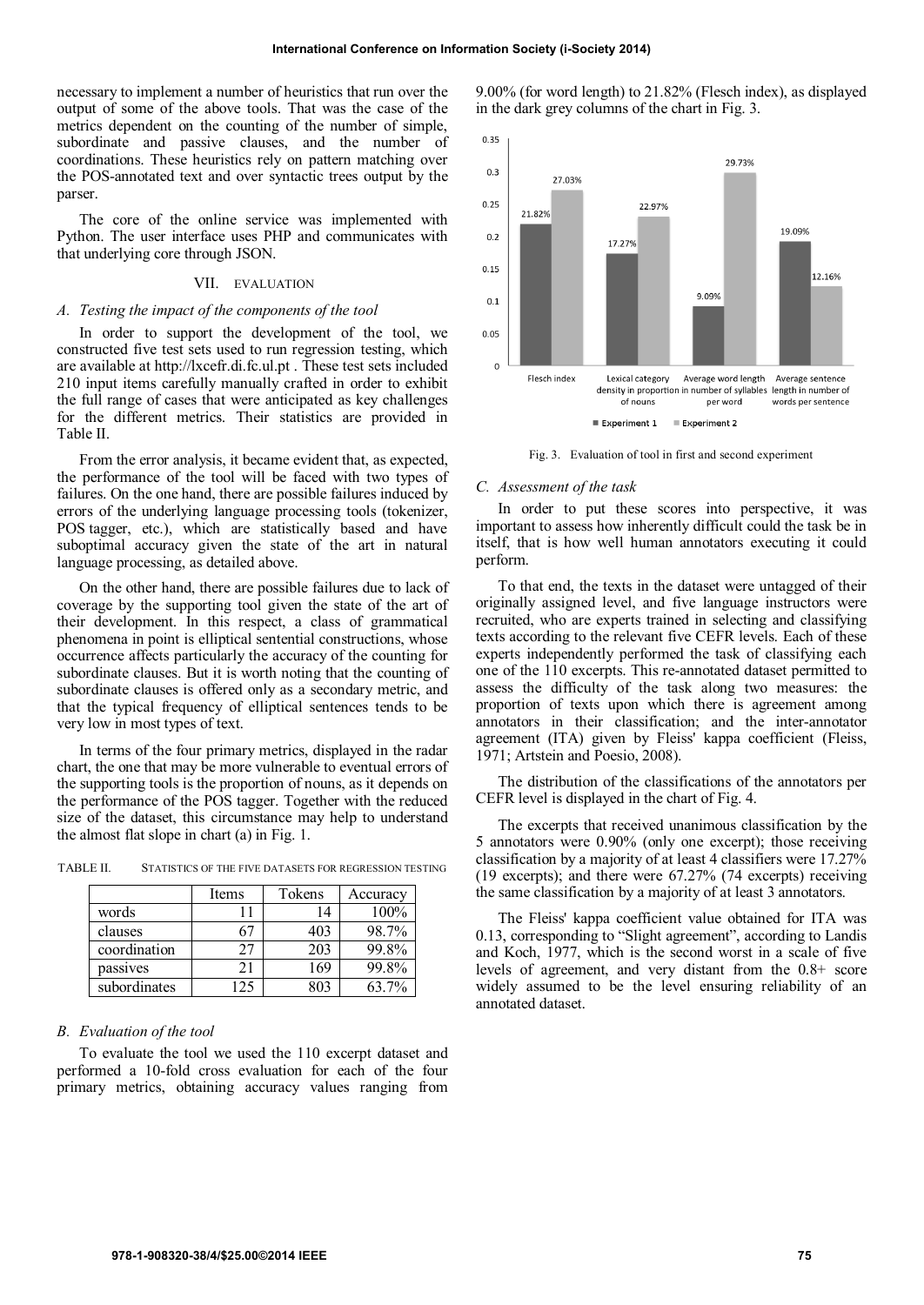

## *D. Reevaluation of the tool*

In order to redeploy our tool on the basis of more reliable empirical basis, from the reannotated dataset, we kept the 74 texts that received its classification by a majority of at least three annotators. With this subdataset with this new and congruent classification by several human experts, the reference scales for the four primary metrics were redone, following the same process as explained above in Section V.

The evaluation of the tool was then also redone, again with a 10-fold cross evaluation of the four primary metrics. The values now obtained after this fine-tuning of the tool with the dataset annotated by multiple experts range from 12.16%, for sentence length, to 29.73%, for word length, with 27.03% and 22.97% for Flesch index and nouns density, respectively, as depicted in the light grey bars of the chart in Fig. 3.

There was a substantial improvement of three of the metrics with respect to their scores obtained in the first evaluation, when the system had been tuned with the dataset of texts used in previous exams, classified by a single instructor.

## *E. Assessment of the tool by users*

The ultimate goal of the tool is to serve as an auxiliary instrument aimed at helping humans in making their judgments about which level assign to a given text. To assess how this goal is being achieved by the current version of the tool, we run an inquiry to collect feedback from users.

The users selected for this assessment were seven expert instructors who had been recruited by the language institute Camões IP to write the actual exams run for language level certification, and who had been using the tool to help themselves in making their judgment concerning candidate excerpts they pondered to include in exams.

They were asked to answer the following two questions, preceded by a contextualization sentence (in Portuguese):

*You have been using the text analytics service made available at (http://lxcefr.di.fc.ul.pt).*

*A. Did this service help you in deciding which language level to assign to each excerpt that was analyzed?* 

*B: Did this service help you in increasing your level of confidence in the classification decisions you have made?* 

These questions were made available online with the help of Google Docs, permitting the users to answer them in an anonymous fashion. To answer each one of these two questions, the users should select one of the following options, displayed in a dropdown menu.

- nothing (Portuguese: nada)
- little (pouco)
- fairly (razoavelmente)
- $\bullet$  quite (bastante)
- a lot (muito)

The statistics of the collected answers are depicted in Fig. 5.

As much as 85% of the users considered that the tool "helps a lot" in their deciding what language level to assign to a given excerpt of interest, and 71% consider that the tool "helps a lot" in increasing their confidence in their classification judgments.



Fig. 5. Assessement of the tool by users

## VIII. DISCUSSION

In discussing the results reported in this paper, one should start by noting that the assessment of the task, with a score of 0.13 of ITA, reveals that this is a very difficult task, even for human experts, and hence it represents a quite non-trivial challenge for an automated tool.

On a par with this very low score for ITA, one should consider also that only around 2/3 of the texts (67.2%) that were submitted to be classified by the group of five experts get an identical score by the majority of them. We should thus take this as an upper bound for the performance of the automatic tool, which in its current design setting, happens thus to have no empirical ground to eventually perform better than humans. Given this, we can recall the best accuracy scores obtained by the tool for the four primary metrics, in its second, retrained version, ranging from 29.73% to 12.16% (depicted in Fig. 3). Taking these scores into account, and in particular the score of 27.03% of accuracy obtained with the Flesch index, which combines different linguistic dimensions, one may consider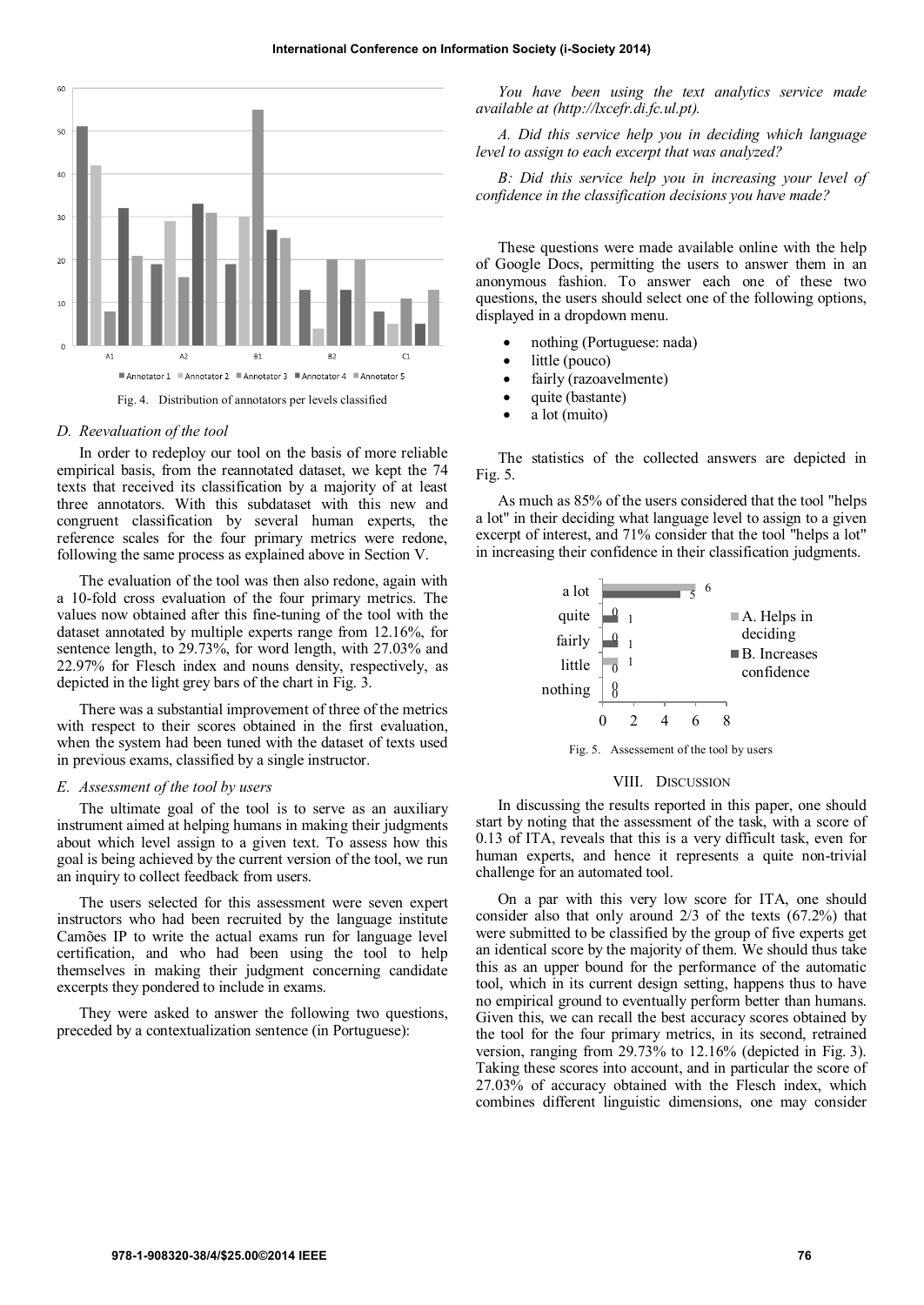that the tool is already attaining at least 1/3 of its upper bound, i.e. that its classification performance approximates the performance of humans by at least one third.

In this connection, it should be noted again that the volume of the dataset available may be too small and that there are good reasons to hope that better results may eventually be expected with a larger dataset. In this connection, also worth noting is that, with a larger enough dataset, the superposition of a linear regression upon the distribution of the CEFR levels can be challenged and enhanced, and above all, advanced machine learning methods can be eventually benefited from.

## IX. CONCLUSION

However enticing these results and reasoning may be, one should never lose sight of what was already noted and stressed above: these indexes are meant to be indicators that support human judgment, which should take into account all the other factors that are relevant for the complexity of a text. These metrics are meant to be auxiliary tools for human judgment, not to be stand alone, accurate one-stop predictors.

It should also not go unnoticed that from the first to the second experiment, the accuracy of all four primary metrics improved except one. In the first experiment, each text in the dataset used had been annotated by one single annotator, while in the second experiment, each text taken into account was annotated consistently by the majority of annotators in a group of five. This was the only difference between the two experiments. The substantial improvement in the classification performance of the tool permits thus to hypothesize that this improvement was due to the fact that it was trained over a more consistent dataset.

Clearly this adds again to the observation above, that the task of classifying texts according the CEFR levels of language proficiency is a difficult task, even for experts. But this result also brings to light that this task, and in particular the definition of the criteria for distinguishing the language levels supporting it, may not be well enough specified. On the positive side though, these experiments may also suggest that a possible measure to mitigate this is to resort to the classification of texts by multiple annotators who, by independently annotating texts, happen to agree among each other, especially in the cases where these texts are going to be used in critical situations, including in diploma awarding certification exams.

In any case, it should be noted that the classification of input excerpts according to one of the five relevant language levels, along each one of the four primary metrics (in the radar chart, on the right side of the pane), is just part of the job of this tool. All in all, its ultimate goal is to help humans in their judgment about which level assign to a given text. And for this purpose, it is also important the contribution of all the other metrics, which we termed as secondary (on the left side of the pane). Though their scores are not projected into any ranking scale, they are also important in helping to objectively characterize linguistic dimensions of the excerpt that may be relevant for its eventual classification by the human user.

In this connection, it is worth noting the very positive results obtained when assessing the satisfaction of expert users, with a vast majority of them acknowledging that the tool "helps

a lot" both in their eventual classification judgment and their confidence on their judgments. These results are very encouraging especially taking into account that these users have been using what is only a beta version of the tool, which still has quite some room for improvement in the future, as the above remarks in the present section hint at.

Finally, also as future work, it will be important to undertake a more sophisticated usability assessment in order to gain a better understanding of how the tool can possibly be better adjusted to fit the needs of human users, including those that need to use it in their professional duties.

#### **REFERENCES**

- [1] Aluísio, Sandra, Lucia Specia, Caroline Gasperin, and Carolina Scarton. 2010. "Readability assessment for text simplification". In *Proceedings of The 5th Workshop on Innovative Use of NLP for Building Educational Applications*. NAACL-HLT 2010, pp.1-9.
- [2] Artstein, Ron and Massimo Poesio, 2008, "Inter-Coder Agreement for Computational Linguistics", *Computational Linguistics*, 34(4), pp.555- 596.
- [3] Avelãs, Mariana, António Branco, Rosa del Gaudio and Pedro Martins, 2008, "Supporting E-learning with Language Technology for Portuguese", *Lecture Notes in Artificial Intelligence* 5190, Berlin, Springer, pp. 192-201.
- [4] Bird, Steven, Edward Loper and Ewan Klein (2009), *Natural Language Processing with Python*, O'Reilly Media Inc.
- [5] Branco, António and João Silva, 2004, "Evaluating Solutions for the Rapid Development of State-of-the-Art POS Taggers for Portuguese". In Maria Teresa Lino, Maria Francisca Xavier, Fátima Ferreira, Rute Costa and Raquel Silva (eds.), *Proceedings of the 4th International Conference on Language Resources and Evaluation* (LREC2004), Paris, ELRA, pp.507-510.
- [6] Branco, António and João Silva, 2006, "LX-Suite: Shallow Processing Tools for Portuguese", In *Proceedings of the 11th Conference of the European Chapter of the Association for Computational Linguistics* (EACL2006), Trento, Italy, pp.179-182.
- [7] Camões, 2014, https://www.instituto-camoes.pt/epeinscricoes/certificacao#certificacao\_05. Access Date: 1 March, 2014.
- [8] Conselho da Europa, 2001, *Quadro Europeu Comum de Referência para as Línguas – Aprendizagem, Ensino, Avaliação*, Alfragide, Edições Asa.
- [9] Council of Europe, 2001, *Common European Framework of Reference for Languages: Learning, Teaching, Assessment*, http://www.coe.int/t/dg4/linguistic/source/framework\_en.pdf . Access Date: 3 June, 2014.
- [10] Dell'Orletta, Felice, Simonetta Montemagni and Giulia Venturi, 2011, "READ-IT: Assessing Readability of Italian Texts with a View to Text Simplification". In *Proceedings of the Workshop on "Speech and Language Processing for Assistive Technologies"* (SLPAT 2011), Edinburgh, July 30, 73–83.
- [11] DuBay, William, 2004, *The Principles of Readability*, Costa Mesa, Impact Information.
- [12] Feng, Lijun, Martin Jansche, Matt Huenerfauth and Noémie Elhadad, 2010, "A comparison of features for automatic readability assessment". In *Proceedings of the 23rd International Conference on Computational Linguistics* (COLING 2010), pp. 276–284.
- [13] Fleiss, Joseph L. 1971. "Measuring Nominal Scale Agreement among many Raters". *Psychological Bulletin*, 76(5):378–382.
- [14] Flesch, Rudolf. 1979. *How to write in plain English: A book for lawyers and consumers*. New York: Harper.
- [15] Gomes, Inês and São Luís Castro, 2003, "Porlex, a lexical database in European Portuguese", *Psychologica*, 32, 91-108.
- [16] Gouveia, Paulo, João Teixeira and Diamantino Freitas, 2000, "Divisão Silábica Automática do Texto Escrito e Falado", *Actas do V PROPOR – Processamento Computacional da Língua Portuguesa Escrita e Falada*, Atibaia, S. Paulo.